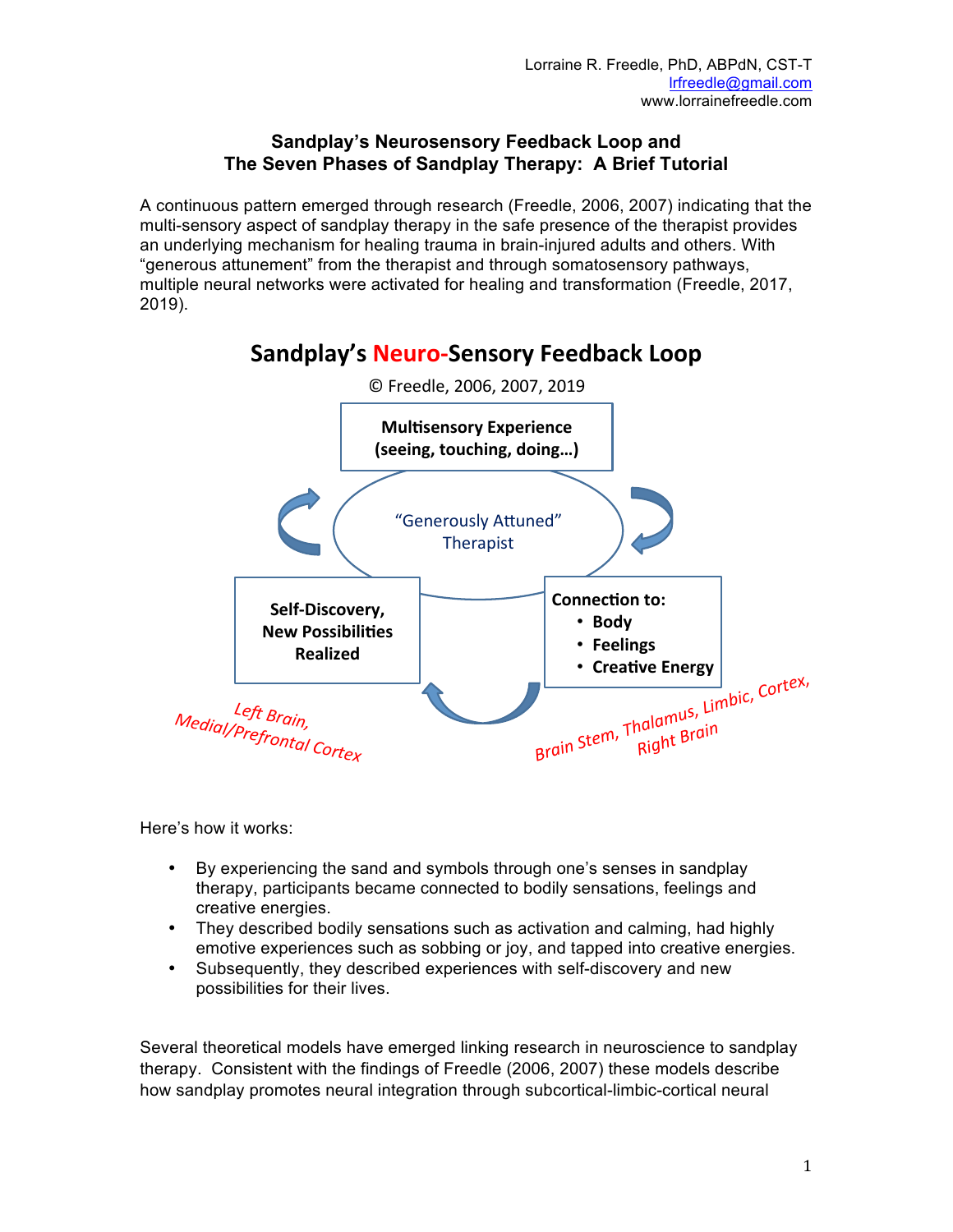circuitry, particularly motivated by the multi-sensory aspects of sandplay and the therapeutic relationship (Kalff, M., in press; Freedle, 2017, 2019; and Balfour, 2013).

Badenoch (2008) describes a process remarkably similar to *Sandplay's Neurosensory Feedback Loop* when she reports that when the sandplayer touches the sand in the presence of an empathic therapist, "There is an immediate connection between body, feeling, and (sometimes) thought" (p. 221). She states that seeing and touching the sand activates "a confluence of sensory streams… and the whole experience encourages vertical brain integration, linking body, limbic region and cortex in the right hemisphere" (2008, p. 221). She goes on to theorize that both hemispheres become engaged when the symbolic world unfolds into words and meaning making (Badenoch, 2008).

By way of *Sandplay's Neurosensory Feedback Loop*, participants ultimately progressed through Seven Phases of Sandplay Therapy (Freedle, 2006, 2007).

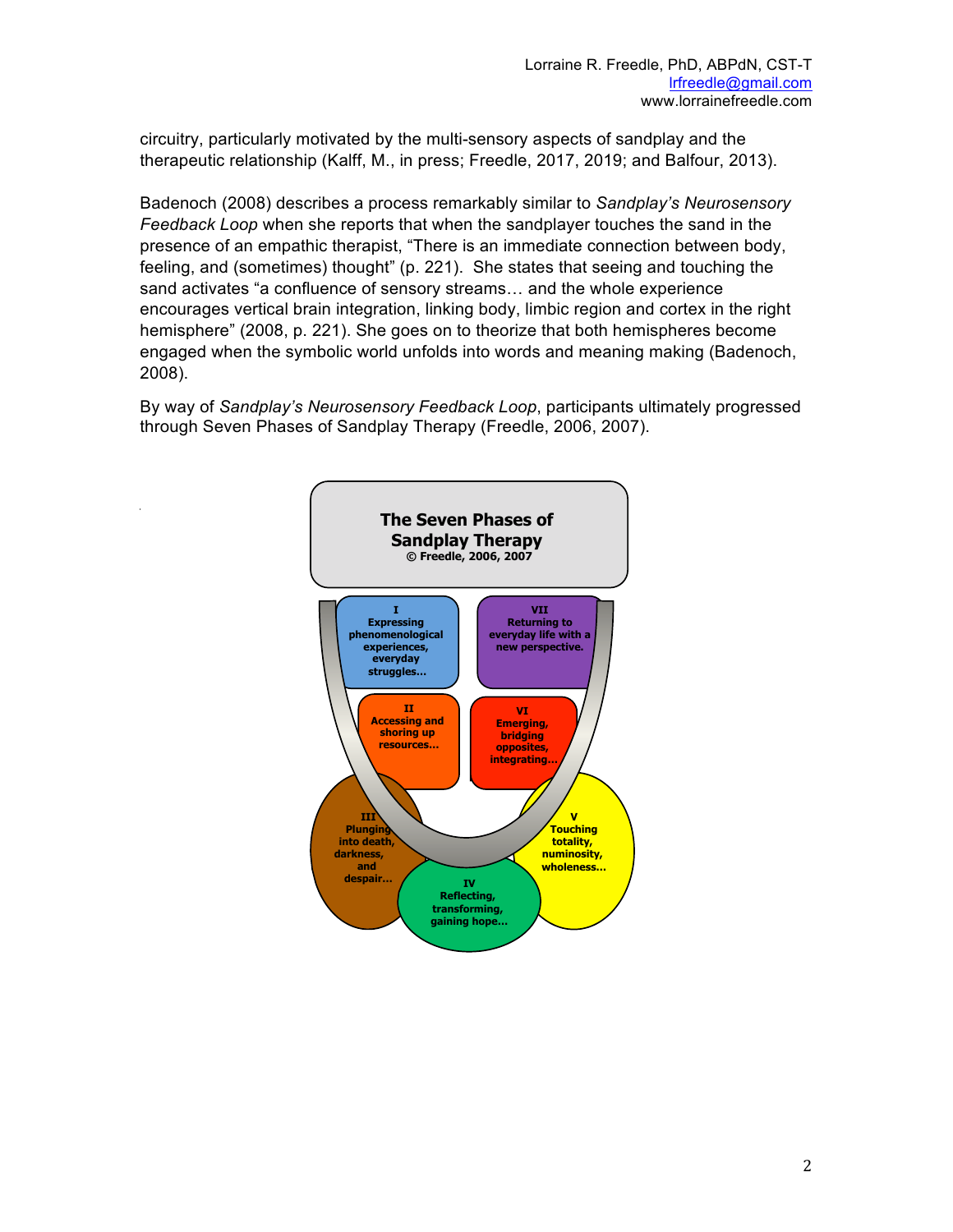## **The Seven Phases of Sandplay Therapy**

A research study identified seven phases of psychological development that emerged from the sandplay processes of adults with traumatic brain injury (Freedle, 2006, 2007). Findings suggested that psychological development is stimulated by the multisensory aspects of sandplay in the presence of the attuned sandplay therapist and progresses through seven phases:

- I. Expressing phenomenological experiences and everyday struggles
	- Personal stories, presenting problems, obstacles and possible solutions are expressed in the sand
- II. Accessing and shoring up resources
	- Inner resources are expressed in the sand and positive energies may come alive as client develops some ego strength for the journey and trust in the therapeutic relationship
- III. Plunging into death, darkness, and despair
	- Shadow themes, war, barriers to resources, and/or inertia may be expressed as client descends into internal struggles and complexes
- IV. Reflecting, transforming, gaining hope
	- Self-reflective, hopeful and centering trays appear in this phase
- V. Touching totality, numinosity, wholeness
	- A profound unifying moment, constellation of Self and its transforming energies are experienced by the client and the therapist, sense of wholeness, oneness, and presence of the divine
- VI. Emerging, bridging opposites, integrating
	- Client enters the "return road of trials" of the hero's journey, themes of emergence and integration of opposites, relativization of the ego
- VII. Returning to everyday life with a new perspective
	- Toward the end of process or final tray, client shows new perspective or attitude related to everyday life, returns "home" to oneself, reborn ego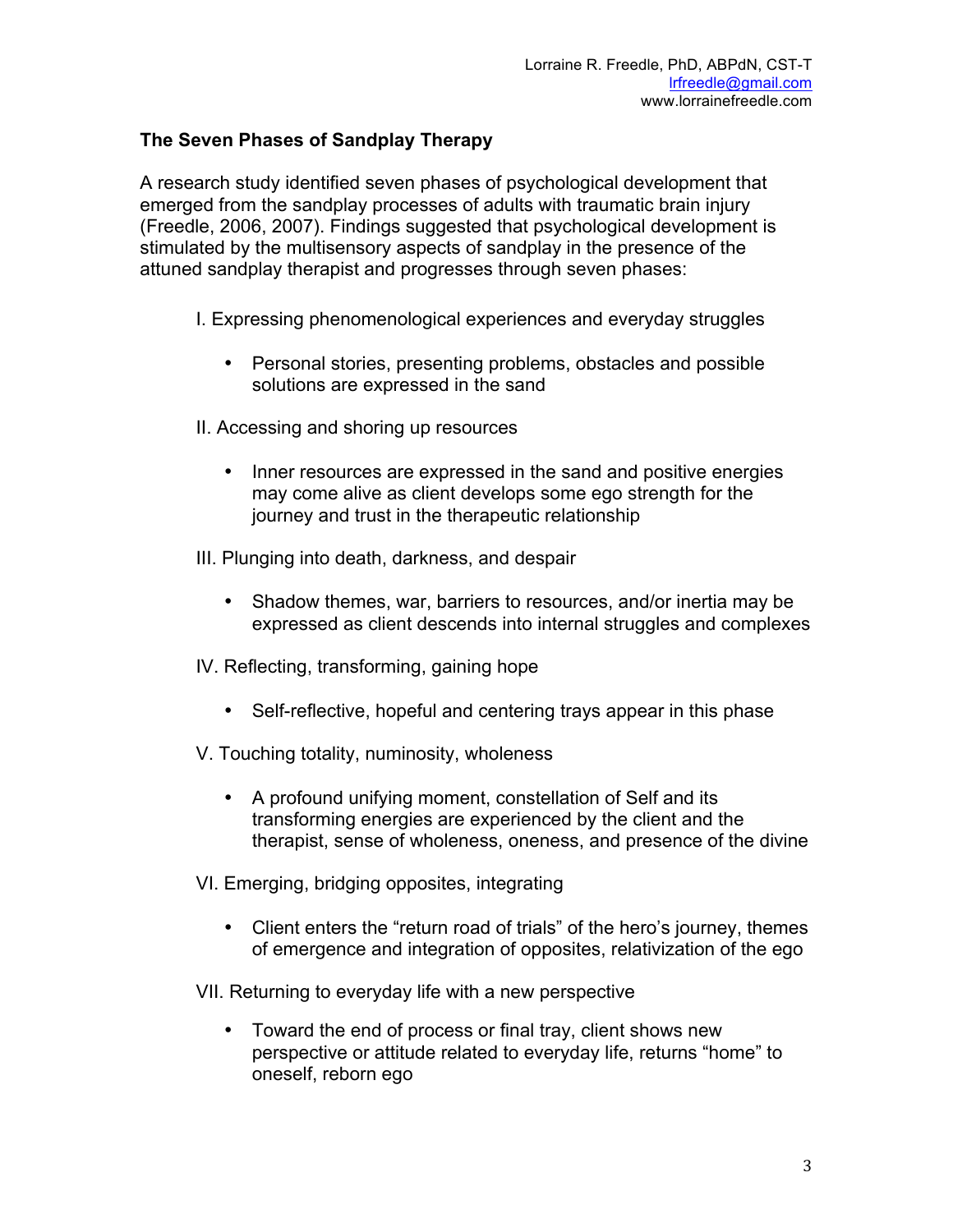The seven phases of sandplay therapy:

- were generally sequential, but not linear
- involved one or several trays per phase, and sometimes elements of multiple phases were bridged in a single tray
- involved some overlap and revisiting of phases before movement to the next phase.

## Campbell's Hero's Journey

The seven phases of sandplay therapy resembled the archetypal hero's journey as described by Joseph Campbell wherein a hero answers the call of adventure, departs from everyday life, experiences protective power, goes through the trials of initiation, touches the energy source of life, and eventually returns with the freedom to experience life as it *is*.

## Jung's Theory of Individuation

The seven phase of sandplay therapy were consistent with Jung's theory of individuation wherein individuals experience successive encounters with unconscious material, confront the shadow, expand consciousness, encounter the Self, reconcile opposites, and assimilate experiences to bring forth wholeness of personality. Jung emphasized the *process* of development inherent in this universal journey of the spirit over an endpoint.

## **References**

- Badenoch, B. (2008). *Being a Brain-Wise Therapist: A Practical Guide to Interpersonal Neurobiology*. New York, NY: Norton.
- Balfour, R.N. (2013). Sandplay therapy: From alchemy to neuroscience*. Journal of Sandplay Therapy, 22* (1), 101-116.
- Campbell, J. C. (1973). *The hero with a thousand faces (2nd ed., 3rd printing).* Princeton, New Jersey: Princeton University Press.
- Freedle, L.R**.** (2019). Making connections: Sandplay therapy and the Neurosequential Model of Therapeutics. *Journal of Sandplay Therapy, 28 (1*), 91-109.
- Freedle, L. R. (2017). Healing trauma through sandplay therapy: A neuropsychological perspective. In B.Turner, (Ed.), (pp. 190-206). *The Routledge international handbook of sandplay therapy,* New York: Routledge.
- Freedle, L.R. (2007). Sandplay Therapy with Brain Injured Adults: An Exploratory Qualitative Study. *Journal of Sandplay Therapy, 16* (2), 115-133.
- Freedle, L.R. (2006). *Sandplay therapy and the individuation process in adults with moderate to*  severe traumatic brain injury: An exploratory qualitative study. Doctoral Dissertation, Fielding Graduate University, Santa Barbara, CA.